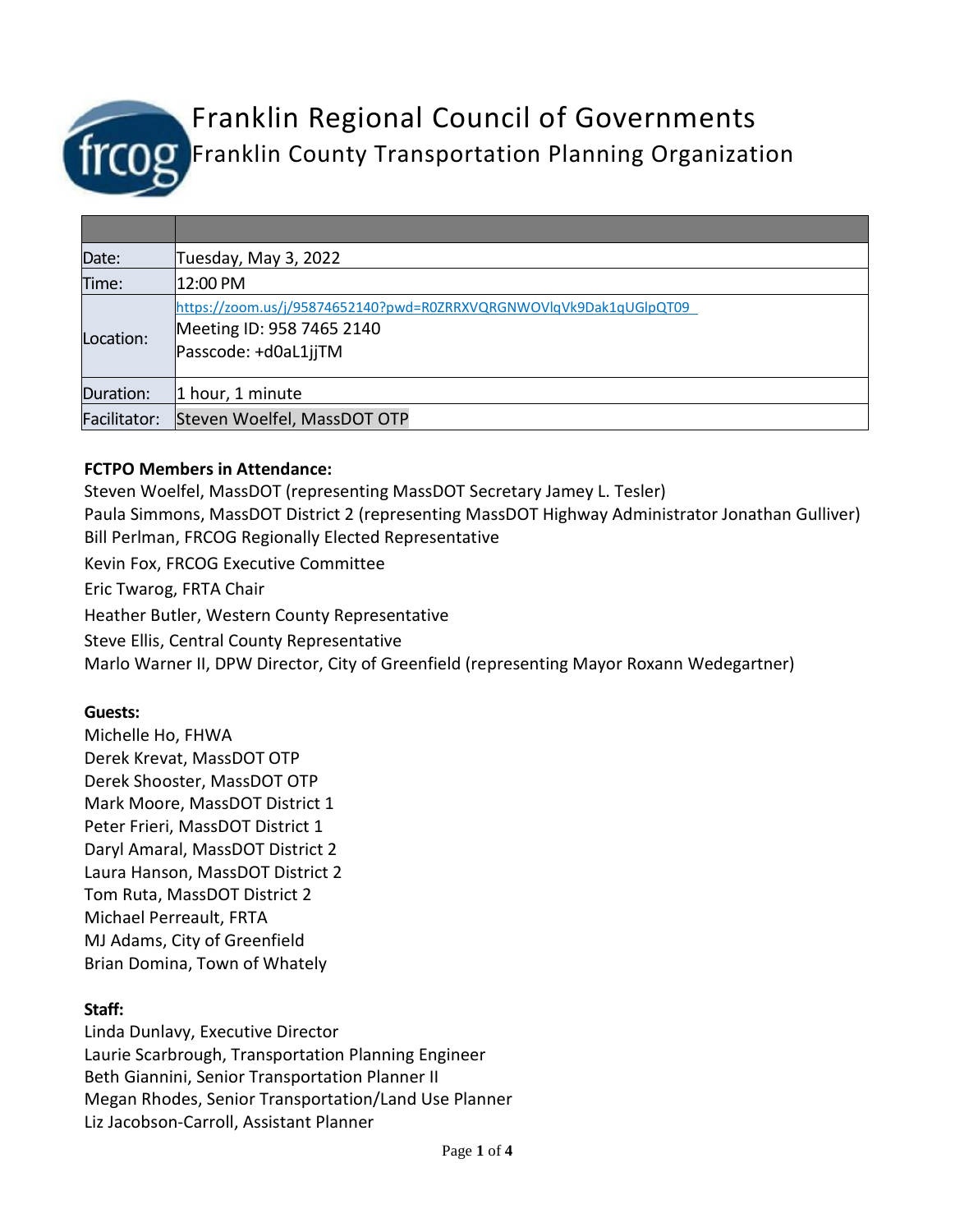#### **1 – Welcome and introductions -Woelfel**

The meeting was called to order at 12:03 p.m., and was followed by a round of introductions.

#### **2 – Review and Approval of the March 22, 2022 Meeting Minutes:**

*B. Perlman moved to approve the March 22, 2022 minutes, E. Twarog seconded the motion, and the motion was approved unanimously with one abstention (M. Warner*). (H. Butler and K. Fox were not present for the vote.)

#### **3 – Review and vote to release an amendment to the 2022-2026 Transportation Improvement Program (TIP)** for a 21-day comment period:  $\blacksquare$

Scarbrough explained that \$1,155,457 of federal infrastructure funding is coming to the region, and that FRCOG staff have been working closely with partners to determine what can be spent on FFY22 projects, and what will be transferred to FFY23 projects.

She then reviewed Amendment #2, which included three changes to the FFY 2022 Highway Project List. Two of these were to regionally prioritized projects: first, the FRTA maintenance solar array installation was added to section 1A, and funds were flexed from the regional target to FTA transit projects (total cost \$1 million); second, the Franklin County bikeway sign installation project funding source was changed from Surface Transportation Block Grant to Community Multiscale Air Quality funds (total cost \$200,000). The third change was to move the state-prioritized reliability project to replace the bridge on East Oxbow Road in Charlemont from FFY 2022 to FFY 2024 (total cost \$2,896,458), as it is not ready. Krevat explained that while the transfer and obligation of the transit funds must fall within FFY 2022, the spending may extend into the new year.

*B. Perlman moved to release Amendment #2 to the FFY 2022-2026 TIP for a 21-day comment period, M. Warner seconded the motion, and the motion passed unanimously.* (K. Fox not present for the vote.)

# **4 – Review and vote to release the draft FY 2023-2027 Transportation Improvement Program (TIP) for a 21-day comment period: Laurie Scarbrough**

Scarbrough provided an overview of the 125-page draft TIP by explaining components listed in the table of contents. She reviewed an itemized list of transit projects for each year, and two versions (options A and B) of an itemized list of highway projects for each year. Ellis recommended that estimates of inflation be included in the calculations of project costs of multi-year plans. Scarbrough stated that option A has an unprogrammed balance of \$4.67M, while option B listed projects that have not been reviewed by MassDOT PRC. Dunlavy recommended that the TPO release the Draft TIP with the option A highway project list and revisit it for a future amendment after the projects in option B had advanced through the MassDOT process.

*B. Perlman motioned to release the draft FY 2023-2027 Transportation Improvement Program (TIP) for a 21-day comment period with the option A Highway Project List, M. Warner seconded the motion and the motioned passed unanimously.*

# **5 – Review and vote to release the FY 23 Unified Planning Work Program for a 21-day comment period: Megan Rhodes**

Rhodes described the four sections of the UPWP, each a grouping of staff tasks and projects, in the 58 page document: 1. Management and Support of the Planning Process; 2. Data Collection and Analysis Activities; 3. Transportation Planning Studies; and 4. Ongoing Transportation Activities. Section 3 is the most variable, year-to-year. It includes resiliency projects and culvert assessments, public facing county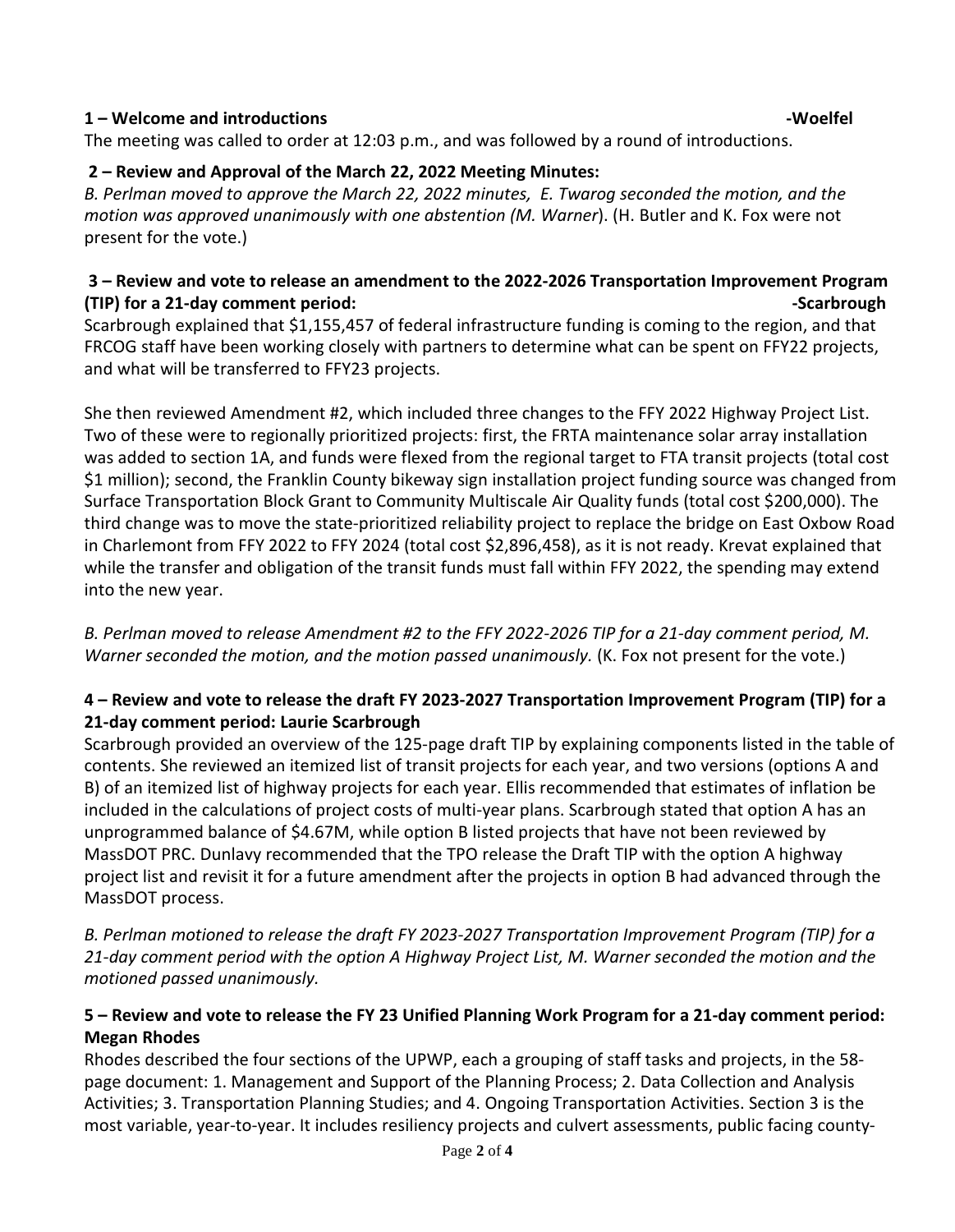wide outdoor recreation map, updating the regional transportation plan, road safety for vulnerable populations, the Franklin County Forward Program (small, innovative projects), preparing designs for pedestrian improvements to be ready for potential construction funding opportunities, supporting the marketing and study of passenger rail service, and piloting a project to assess dirt road vulnerability.

*B. Perlman motioned to release the FY 23 UPWP for a 21-day comment period; M. Warner seconded the motion, and the motion passed unanimously. (S. Ellis was not present for the vote.)* 

# **6 – Updates from MassDOT District 1**

Frieri reported that the FFY21 project on the four streets in Buckland (606463: Conway St, etc.)is underway, and that the anticipated completion is in the fall of 2023. There are no projects currently programmed for FFY22. The 25% design submittal is anticipated late summer 2022 for the FFY23 bridge preservation project in Colrain-Lee-Stockbridge.

# **7 – Updates from MassDOT District 2**

Amaral reported that a notice to proceed on the FFY22 project to install protective screening on the French King Bridge over the CT River on Route 2 was issued on 4/6/22, and that the related resurfacing contract was awarded to Eurovia Atlantic Coast LLC (low bid of \$3,495,690). The design for the FFY23 project involving the reconstruction of North Main Street in Orange has been re-approved, he said, and the design is at 75%. The 100% design is due 6/13/22, and the anticipated ad date of December 2, 2023. The 75% design for the FFY23 project to reconstruct two intersections on Route 2 in Greenfield is due 5/8/22, and the projected ad date is 5/13/23.

# **8 – Update from FRCOG: Linda Dunlavy**

Dunlavy said that the FRCOG has received an additional \$100,000 for marketing of the Valley Flyer. Linda and Beth will meet with *the watsons*, the marketing firm that created and marketed the strategy, tomorrow to discuss extension of the campaign. Dunlavy encouraged those who have not already done so to complete the MARPA survey recently sent by Giannini.

#### **9 – Update from FRTA: Eric Twarog**

Twarog reported that work on the FRTA maintenance facility is progressing nicely; the delivery of prefabricated components has begun. Work on the Elm Terrace bus stop continues apace, with completion anticipated by 6/30/22, he added. The delivery of new busses began 4/22; several will be in service by the end of the week, others by September.

#### **10 – Update from FRPB:**  None.

**11 – Public Comments** 

None.

# **12 – Additional business not reasonably anticipated within 48 hours**

Shooster noted that MassDOT launched its long-range transportation plan, "Beyond Mobility", yesterday.

#### **13 – Next Meeting/Adjourn**

The next scheduled meeting of the TPO is Thursday, May 26, 2022, at noon.

*The meeting adjourned at 1:04 PM.* 

#### **Documents Distributed / Presentations Viewed:**